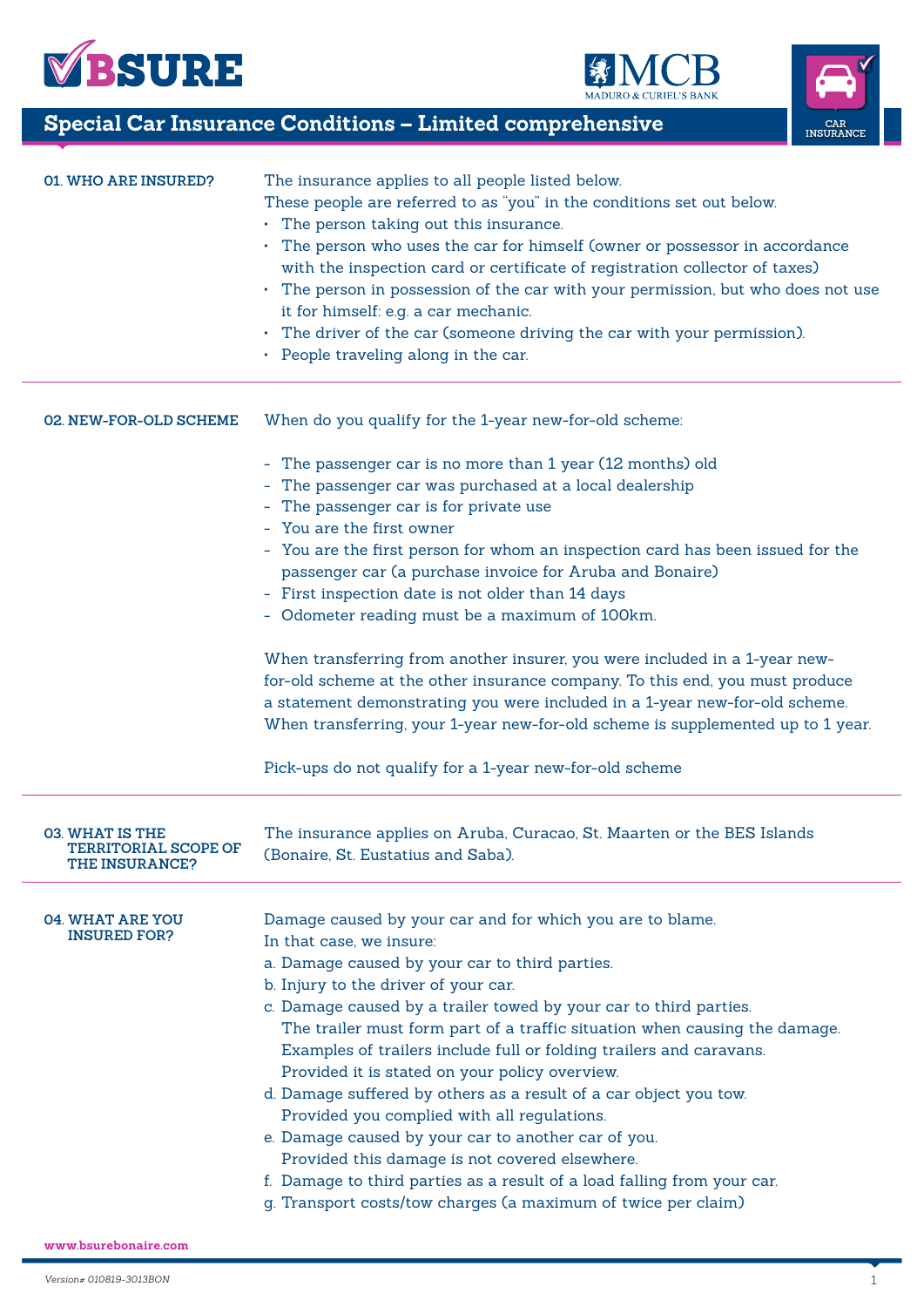



**EMCB** 

#### **04. WHAT ARE YOU INSURED FOR?**

h. Collision damage to your car caused by an uninsured driver and/or hit & run incident, up to ANG. 10,000,- in both instances. Only if the license plate is known.

# We also reimburse:

- i. Damage as a result of fire or explosion.
- j. Damage as a result of lightning or short-circuiting.
- k. Damage as a result of a collision with animals at large.
- l. Damage as a result of joyriding, loss or (attempted) theft.
- m. Broken windscreen. (If the damage is caused by theft or attempted theft)
- n. Did you transport a dog or cat in your car? Were they injured in a traffic accident? We will reimburse the medical costs.
- o. The damage that has been caused while the motor vehicle was entrusted to a transport company in connection with transportation across the sea, other than by a ferry within the territorial scope of the insurance.

Damage to family motor vehicle:

Compensation for damage with or by the motor vehicle to another motor vehicle, or to a trailer not attached to the motor vehicle causing damage, of which the policyholder is the owner or holder, insofar as

a. the damage was caused by the fault of the actual driver;

b. the two motor vehicles are driven mainly by the policyholder or the family members living with him.

Unless a different insurance policy can be invoked.

Not insured is the damage inflicted on the buildings or on the grounds used by or belonging to the policyholder. Neither is the possible depreciation of the motor vehicle or trailer insured.

#### **05. WHAT ARE YOUR DEDUCTIBLES?**

| At the 1st notice of claim                                                                       |            |  |  |  |
|--------------------------------------------------------------------------------------------------|------------|--|--|--|
| Listed value                                                                                     | Deductible |  |  |  |
| up to 17,999                                                                                     | 150        |  |  |  |
| 18,000 - 29,999                                                                                  | 250        |  |  |  |
| 30,000 - 49,999                                                                                  | 350        |  |  |  |
| 50,000 - 74,999                                                                                  | 500        |  |  |  |
| 75,000 to 99,999                                                                                 | 600        |  |  |  |
| 100,000 and higher<br>2% of the listed value or the deductible<br>stated on your policy schedule |            |  |  |  |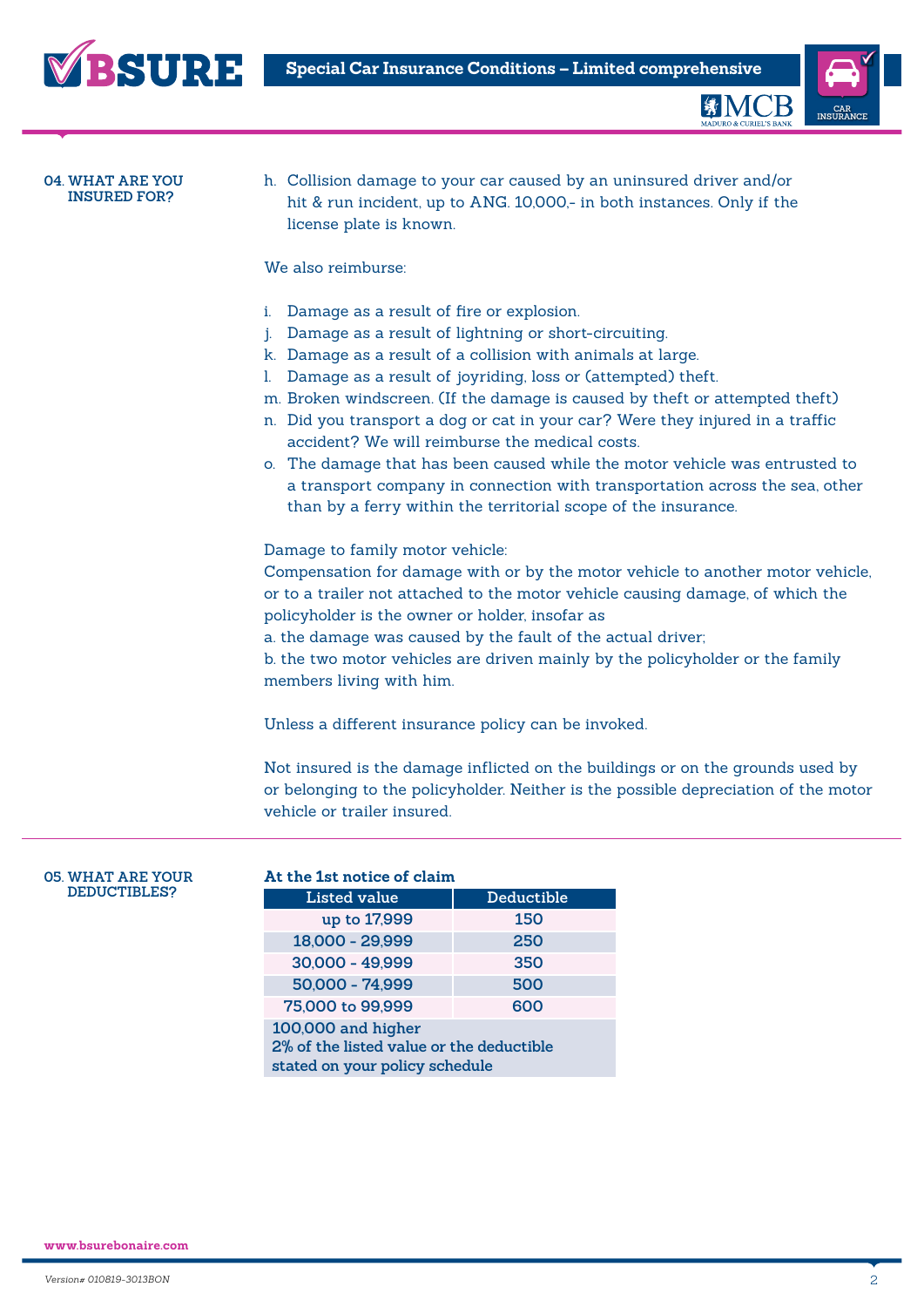



**MADURO & CURIEL'S BANK** 

| <b>05. WHAT ARE YOUR</b>                | In the event of a subsequent claim within 12 months after the previous                                                                                                                                                                                                                                                                                                                                                                                                                                                                                                                                                                  |            |                                                                                                                                                                                                                                                           |  |  |
|-----------------------------------------|-----------------------------------------------------------------------------------------------------------------------------------------------------------------------------------------------------------------------------------------------------------------------------------------------------------------------------------------------------------------------------------------------------------------------------------------------------------------------------------------------------------------------------------------------------------------------------------------------------------------------------------------|------------|-----------------------------------------------------------------------------------------------------------------------------------------------------------------------------------------------------------------------------------------------------------|--|--|
| DEDUCTIBLES?                            | <b>Listed value</b>                                                                                                                                                                                                                                                                                                                                                                                                                                                                                                                                                                                                                     | Deductible |                                                                                                                                                                                                                                                           |  |  |
|                                         | up to 17,999                                                                                                                                                                                                                                                                                                                                                                                                                                                                                                                                                                                                                            | 180        |                                                                                                                                                                                                                                                           |  |  |
|                                         | 18,000 - 29,999                                                                                                                                                                                                                                                                                                                                                                                                                                                                                                                                                                                                                         | 300        |                                                                                                                                                                                                                                                           |  |  |
|                                         | 30,000 - 49,999                                                                                                                                                                                                                                                                                                                                                                                                                                                                                                                                                                                                                         | 540        |                                                                                                                                                                                                                                                           |  |  |
|                                         | 50,000 - 74,999                                                                                                                                                                                                                                                                                                                                                                                                                                                                                                                                                                                                                         | 780        |                                                                                                                                                                                                                                                           |  |  |
|                                         | 75,000 t/m 99,999                                                                                                                                                                                                                                                                                                                                                                                                                                                                                                                                                                                                                       | 1000       |                                                                                                                                                                                                                                                           |  |  |
|                                         | 100,000 and higher<br>2% of the listed value or the deductible<br>stated on your policy schedule                                                                                                                                                                                                                                                                                                                                                                                                                                                                                                                                        |            |                                                                                                                                                                                                                                                           |  |  |
|                                         | of ANG. 350,- applies on top of the aforesaid deductible.<br>of ANG. 150,- applies on top of the aforesaid deductible.                                                                                                                                                                                                                                                                                                                                                                                                                                                                                                                  |            | If the driver of the motor vehicle is under 23 or if the driver, at the time of<br>the collision, is not listed on the policy schedule, an additional deductible<br>If you have held your driver's license for less than 1 year, an additional deductible |  |  |
|                                         | If another party is responsible for your damage and we recover that damage<br>from that other party, the claim does not count towards your deductible and does<br>not affect your no-claim discount.<br>We do not charge a deductible in the event of a broken windscreen.                                                                                                                                                                                                                                                                                                                                                              |            |                                                                                                                                                                                                                                                           |  |  |
| <b>06. MAXIMUM AMOUNTS</b><br>PER CLAIM | are lower than the current market value of your passenger car.                                                                                                                                                                                                                                                                                                                                                                                                                                                                                                                                                                          |            | If your car can be repaired, we will pay the repair costs, provided the repair costs                                                                                                                                                                      |  |  |
|                                         | your car, minus the residual value.                                                                                                                                                                                                                                                                                                                                                                                                                                                                                                                                                                                                     |            | If your car is a write-off or stolen, we will reimburse the current market value of                                                                                                                                                                       |  |  |
|                                         | The current market value of your car is calculated as follows:<br>new-for-old value.                                                                                                                                                                                                                                                                                                                                                                                                                                                                                                                                                    |            | In the event of cars less than 1 year old, the current market value is equal to the                                                                                                                                                                       |  |  |
|                                         | The new-for-old value is paid in the event of cars less than 1 year old, provided<br>the damage is incurred within 12 months. The new-for-old value of the passenger<br>car will be the price of a new passenger car of the same make, type and model<br>applicable on the date of the loss, subject to a maximum of 125% of the value<br>stated on the policy schedule. If this type or model is no longer available, the<br>most recent listed valued will be indexed in accordance with the cost-of-living<br>index of the Central Bureau of Statistics, subject to a maximum of 125% of the<br>value stated on the policy schedule. |            |                                                                                                                                                                                                                                                           |  |  |
|                                         | The following depreciation rates apply to all other motor vehicles, if a loss event<br>occurs within 60 months after the motor vehicle was taken into traffic for the<br>first time:                                                                                                                                                                                                                                                                                                                                                                                                                                                    |            |                                                                                                                                                                                                                                                           |  |  |

**www.bsurebonaire.com**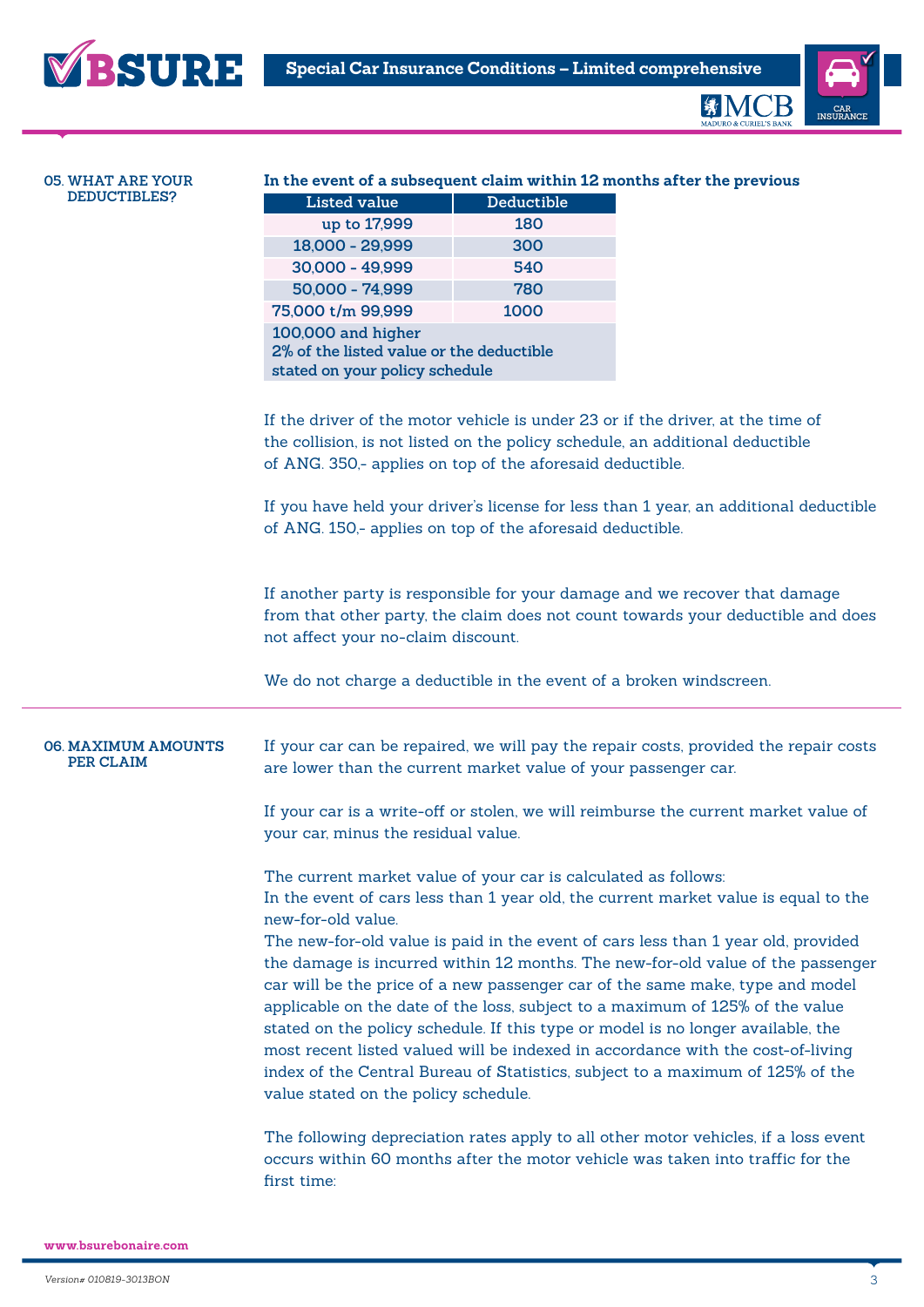



| <b>06. MAXIMUM AMOUNTS</b><br>PER CLAIM                                                      | a. Not older than 12 months, 25% of the insured value<br>b. Not older than 24 months, 20% of the value calculated under a.<br>c. Not older than 36 months, 15% of the value calculated under b.<br>d. Not older than 48 months, 10% of the value calculated under c.<br>e. Not older than 60 months, 10 % of the value calculated under d.                                                   |
|----------------------------------------------------------------------------------------------|----------------------------------------------------------------------------------------------------------------------------------------------------------------------------------------------------------------------------------------------------------------------------------------------------------------------------------------------------------------------------------------------|
|                                                                                              | In all other cases, we reimburse the market value minus the residual value.<br>The aforesaid percentages can be increased by 25%, depending on the condition<br>of the passenger car (e.g. the absence of an airbag).                                                                                                                                                                        |
|                                                                                              | As commencement date for the depreciation we use the first day of the calendar<br>year of the year of manufacture of the passenger car, unless the customer can<br>demonstrate another date.<br>• A maximum of ANG. 1,000,- for built-in accessories.<br>• A maximum of ANG. 250,- for medical costs of your dog or cat, without<br>deductible.                                              |
| <b>07 COURTESY VEHICLE</b>                                                                   | Replacement transport (similar to the insured car) is reimbursed subject to the<br>restrictive conditions below.<br>- in the event of a repair, up to a maximum of 14 days and ANG. 1,000,-<br>- in the event of a total loss, up to a maximum of 10 days and ANG. 1,000,-<br>- if lost or stolen, as long as the car has not been recovered, up to a maximum of<br>21 days and ANG. 1,000,- |
|                                                                                              | NOTE: Reimbursement of replacement transport is subject to approval from<br>our loss adjuster.                                                                                                                                                                                                                                                                                               |
|                                                                                              |                                                                                                                                                                                                                                                                                                                                                                                              |
| <b>08. HOW IS THE DAMAGE</b><br>TO YOUR VEHICLE<br><b>ASSESSED AND</b><br><b>REIMBURSED?</b> | • We assess the damage on the basis of the cover selected by you and are<br>entitled to reimburse the damage directly to the benefit recipient.<br>We engage an expert to assess the damage.<br>• If so required, we reimburse the costs of repair on the basis of new, similar parts.                                                                                                       |
|                                                                                              | Included in the cover:<br>• Accessories which are included in the standard equipment of the car<br>• parts mounted on, to or in the motor vehicle which are not included in the<br>standard equipment.                                                                                                                                                                                       |
|                                                                                              | If the difference between the value before the accidents and the value of what<br>remains thereafter is lower than the cost of repair, it is a write-off.                                                                                                                                                                                                                                    |
|                                                                                              | Write-off:<br>If your car is a write-off, we will be entitled to take possession of the wreckage.<br>Damage will only be dealt with if you have submitted the insurance certificate,<br>fully paid up. In the event of monthly installments, we set off the premium<br>balance when damage is incurred.                                                                                      |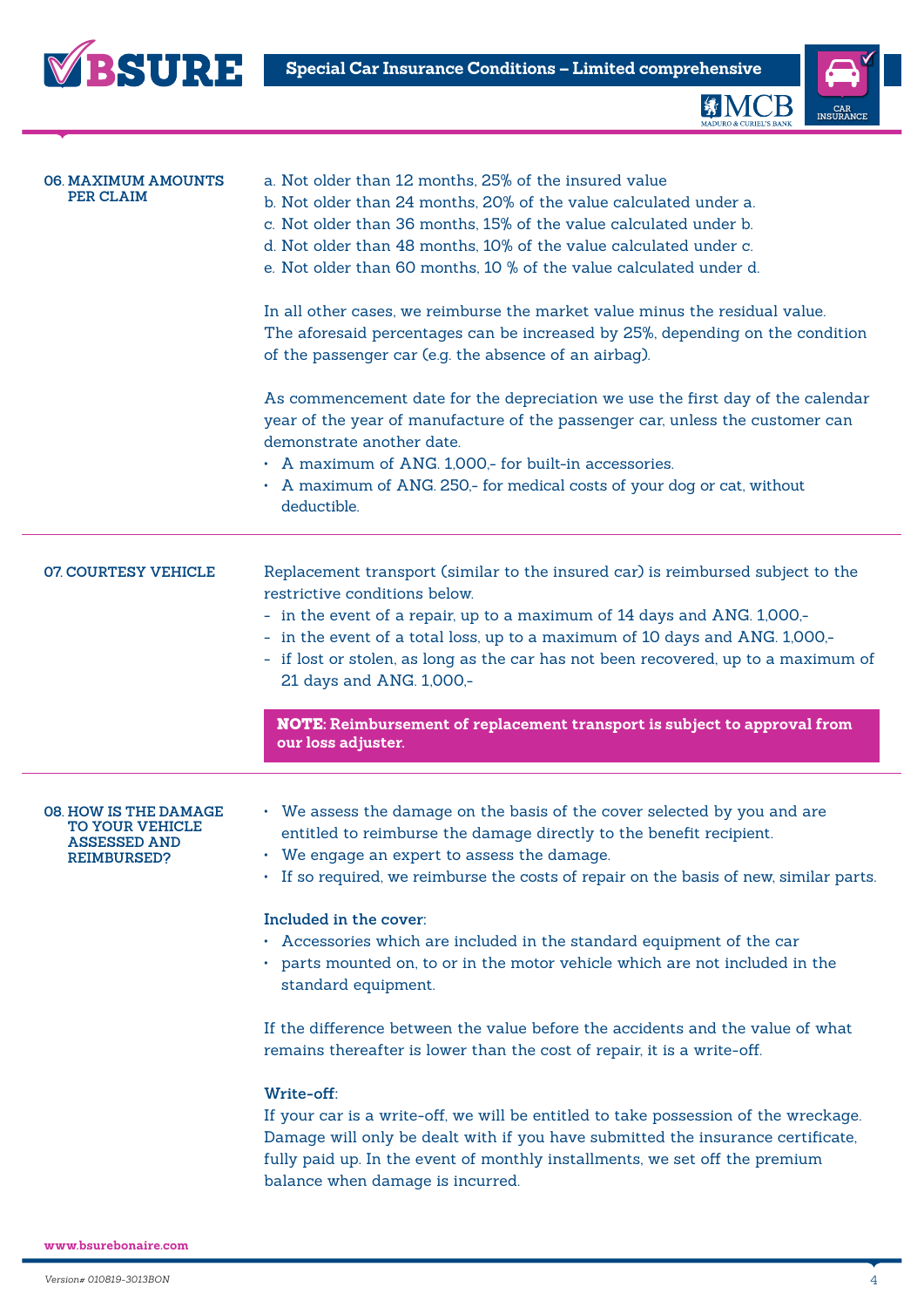



缘M(

**08. HOW IS THE DAMAGE TO YOUR VEHICLE ASSESSED AND REIMBURSED?**

#### **Stolen:**

If your car is lost or stolen and not recovered within 21 days, we only pay out if you meet the following conditions:

- You have submitted your insurance certificate or, if the insurance certificate is in the stolen car, you will sign a statement indemnifying us against any consequences of failure to submit your insurance certificate.
- You will sign a statement in which you transfer your right of ownership to us.

If the car is recovered within 21 days after having been reported to the police, we will assess the damage on the basis of the cover taken out by you.

If your car is financed, we will pay the reimbursement to the financier of the car. The value of anything remaining and the residual value is paid directly to you.

#### **09. WHAT DAMAGE IS EXCLUDED?**

This insurance never reimburses damage:

- a. As a result of a defect, wear and tear or poor maintenance
- b. As a result of faulty parts or a faulty construction
- c. To a car or other object that was towed by your car
- d. To a load or luggage that was transported with the car.
- e. During loading and unloading
- f. During official and non-official (speed) competitions in which the car was used.
- g. During hiring, leasing or use of the car as a taxi or bus.
- h. Caused by people driving your car without permission.
- i. If the driver is not competent to drive. Examples: no valid driver's license, disqualified from driving, driving under the influence of alcohol, drugs or medication, participates in criminal activities.
- j. As result of/to illegal accessories.
- k. To equipment that is not built-in (including theft and loss)
- l. If the inspection card is not in the name of the policyholder.
- m. If you caused damage intentionally or as a result of recklessness, or if this was caused with your permission.
- n. Because the car is (temporarily) unavailable to you.
- o. Because the car dropped in value after having sustained damage, despite having been repaired. (In the event of a write-off, the loss adjuster determines the value after having been written off)
- p. Because of other indirect loss as a result of damage (following an accident).
- q. Whist the car is seized.
- r. As a result of special arrangements, such as warranty, indemnification or penalty clauses.
- s. Which is already reimbursed by virtue of a law or other insurance, or which would have been insured if you had not been insured with us.
- t. If the driver was unfit to drive motor vehicles to the extent that this would have been prohibited under law or by the authorities.
- u. Caused while the motor vehicle was entrusted to a transport company in connection with transportation across the sea, other than by a ferry within the territorial scope of the insurance.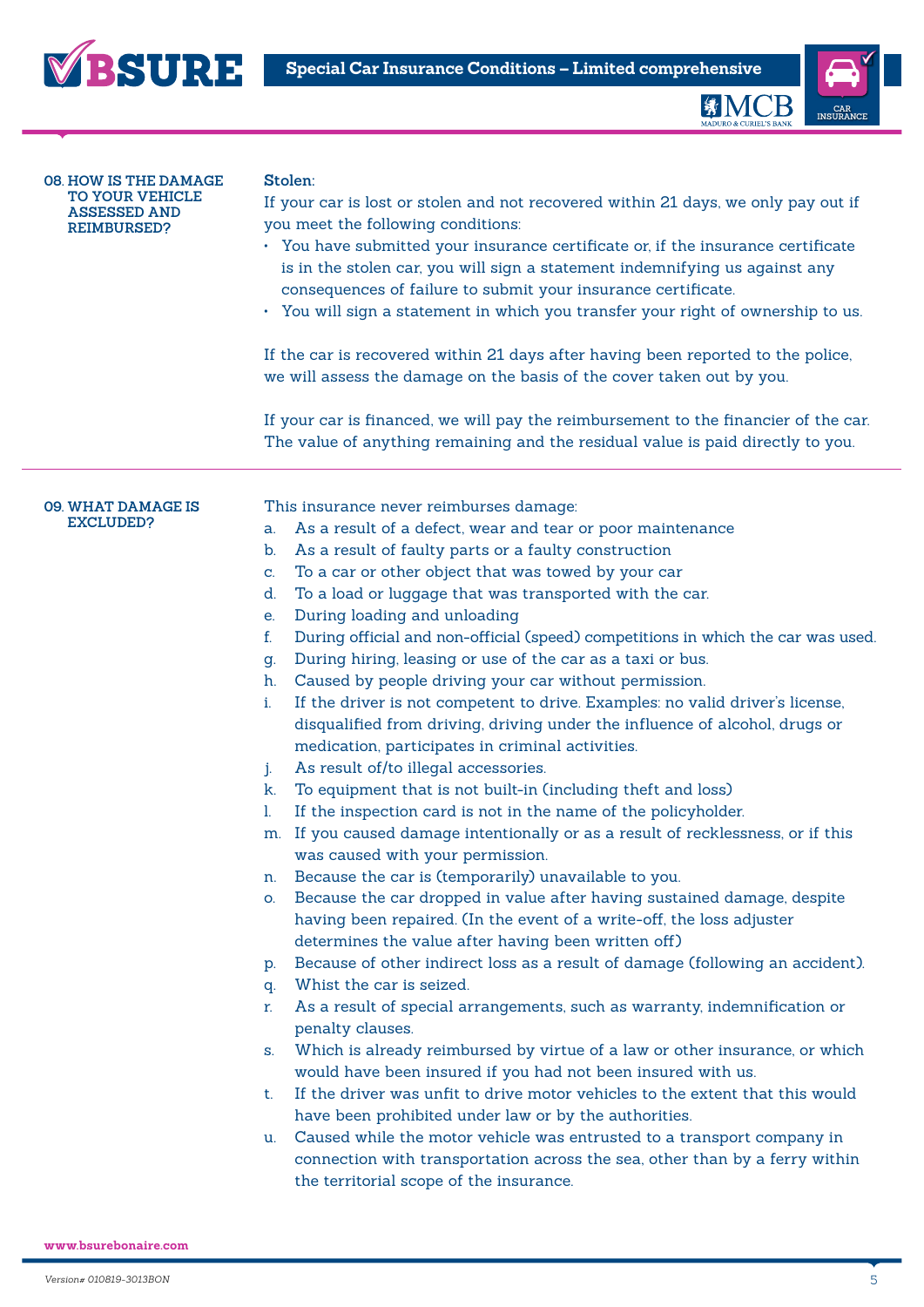



**MMC** 

| 09. WHAT DAMAGE IS<br><b>EXCLUDED?</b>          | To goods (including fencing) that belong to the insured, were in the<br>V.<br>possession of the insured or that were transported with the vehicle.<br>w. If driver fell asleep.                                                                                                                                                                                                                                                                                                                                                                                                                                 |
|-------------------------------------------------|-----------------------------------------------------------------------------------------------------------------------------------------------------------------------------------------------------------------------------------------------------------------------------------------------------------------------------------------------------------------------------------------------------------------------------------------------------------------------------------------------------------------------------------------------------------------------------------------------------------------|
| <b>10. RECOVERABLE</b><br><b>DAMAGE OR LOSS</b> | In the cases below, we will at all times claim back the damage we have to<br>reimburse, from you.                                                                                                                                                                                                                                                                                                                                                                                                                                                                                                               |
|                                                 | • The driver had consumed more alcohol than permitted by law.<br>• The driver was under the influence of medicines or drugs.<br>$\cdot$ The driver did not have a valid driver's license.<br>• The damage was caused by or on behalf of the policyholder or the<br>driver with intent.<br>• If the policy does not provide cover and, in accordance with the LAM<br>(National Ordinance on Motor Vehicles Liability Insurance), must indemnify<br>the injured party<br>• If the driver was unfit to drive motor vehicles to the extent that this would<br>have been prohibited under law or by the authorities. |

**11. WHAT DO WE MEAN BY...**

## **a. No-claim years**

A year (12 consecutive months) that you drive without damage attributable to you is referred to by us as a no-claim year. The number of no-claim years is accrued through time. The more no-claim years you accrue, the less premium you pay.

## **b. Main driver**

The person usually driving the car.

# **c. Current market value**

The insured sum or the new-for-old value as stated on the policy schedule, after deduction of the depreciation rate referred to in article 06.

### **d. New-for-old value**

The new-for-old value of the passenger car will be the price of a new passenger car of the same make, type and model applicable on the date of the loss. If this type or model is no longer available, the most recent listed valued will be indexed in accordance with the cost-of-living index of the Central Bureau of Statistics.

### **e. Replacement value**

The amount needed to replace your items by similar items.

# **f. Write-off.**

The total repair costs of the motor vehicle are more than 2/3 of the insured value and the motor vehicle was used for private purposes only.

**g. Car** Passenger car for private use.

**www.bsurebonaire.com**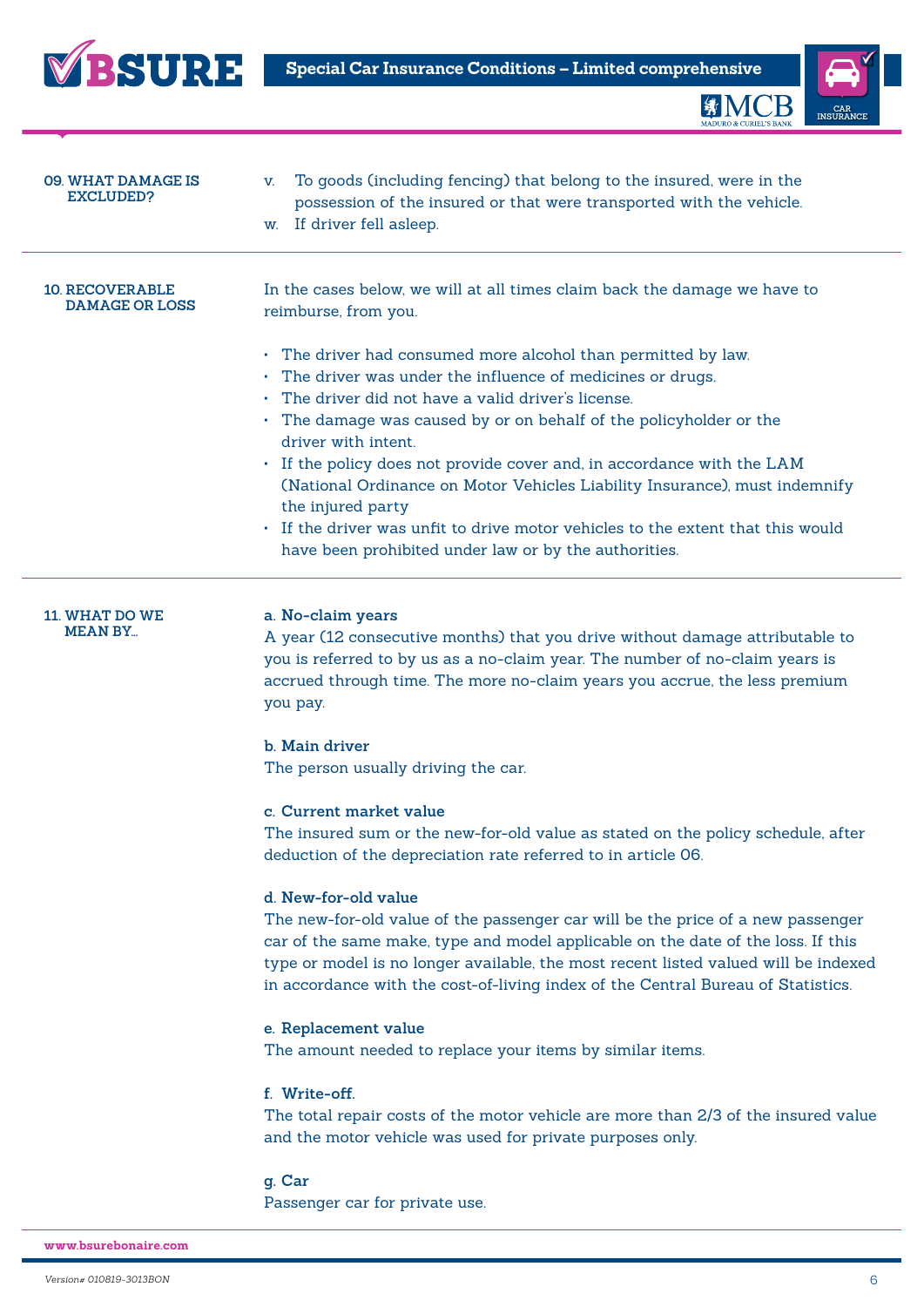

| <b>DISCOUNT &amp;</b>                                                     | <b>Step</b>                                                                                                                                                                                                                                                                                                                                                                                                                                                                                                                                                                                                                                                                                                                                                                                                                                                                                                                              | Current premium | Without claims<br>to step | 1 claim<br>to step      | 2 claims<br>to step |  |
|---------------------------------------------------------------------------|------------------------------------------------------------------------------------------------------------------------------------------------------------------------------------------------------------------------------------------------------------------------------------------------------------------------------------------------------------------------------------------------------------------------------------------------------------------------------------------------------------------------------------------------------------------------------------------------------------------------------------------------------------------------------------------------------------------------------------------------------------------------------------------------------------------------------------------------------------------------------------------------------------------------------------------|-----------------|---------------------------|-------------------------|---------------------|--|
| <b>SURCHARGES</b>                                                         |                                                                                                                                                                                                                                                                                                                                                                                                                                                                                                                                                                                                                                                                                                                                                                                                                                                                                                                                          | 20              | 22                        | 17                      | 17                  |  |
|                                                                           | 22<br>21                                                                                                                                                                                                                                                                                                                                                                                                                                                                                                                                                                                                                                                                                                                                                                                                                                                                                                                                 | 25              | 21                        | 16                      | 15                  |  |
|                                                                           | 20                                                                                                                                                                                                                                                                                                                                                                                                                                                                                                                                                                                                                                                                                                                                                                                                                                                                                                                                       | 25              | 20                        | 15                      | 13                  |  |
|                                                                           | 19                                                                                                                                                                                                                                                                                                                                                                                                                                                                                                                                                                                                                                                                                                                                                                                                                                                                                                                                       | 25              | 19                        | 14                      | 11                  |  |
|                                                                           | 18                                                                                                                                                                                                                                                                                                                                                                                                                                                                                                                                                                                                                                                                                                                                                                                                                                                                                                                                       | 30              | 19                        | 13                      | 11                  |  |
|                                                                           | 17                                                                                                                                                                                                                                                                                                                                                                                                                                                                                                                                                                                                                                                                                                                                                                                                                                                                                                                                       | 30              | 18                        | 12                      | $\mathbf{9}$        |  |
|                                                                           | 16                                                                                                                                                                                                                                                                                                                                                                                                                                                                                                                                                                                                                                                                                                                                                                                                                                                                                                                                       | 30              | 17                        | 9                       | 5                   |  |
|                                                                           | 15                                                                                                                                                                                                                                                                                                                                                                                                                                                                                                                                                                                                                                                                                                                                                                                                                                                                                                                                       | 35              | 16                        | 8                       | 5                   |  |
|                                                                           | 14                                                                                                                                                                                                                                                                                                                                                                                                                                                                                                                                                                                                                                                                                                                                                                                                                                                                                                                                       | 35              | 15                        | $\overline{7}$          | 4                   |  |
|                                                                           | 13                                                                                                                                                                                                                                                                                                                                                                                                                                                                                                                                                                                                                                                                                                                                                                                                                                                                                                                                       | 35              | 14                        | 6                       | 3                   |  |
|                                                                           | 12                                                                                                                                                                                                                                                                                                                                                                                                                                                                                                                                                                                                                                                                                                                                                                                                                                                                                                                                       | 40              | 13                        | 5                       | 2                   |  |
|                                                                           | 11                                                                                                                                                                                                                                                                                                                                                                                                                                                                                                                                                                                                                                                                                                                                                                                                                                                                                                                                       | 40              | 12                        | $\overline{\mathbf{4}}$ | 1                   |  |
|                                                                           | 10                                                                                                                                                                                                                                                                                                                                                                                                                                                                                                                                                                                                                                                                                                                                                                                                                                                                                                                                       | 45              | 11                        | 3                       | 1                   |  |
|                                                                           | $\mathbf{9}$                                                                                                                                                                                                                                                                                                                                                                                                                                                                                                                                                                                                                                                                                                                                                                                                                                                                                                                             | 45              | 10                        | 3                       | $\mathbf{1}$        |  |
|                                                                           | 8                                                                                                                                                                                                                                                                                                                                                                                                                                                                                                                                                                                                                                                                                                                                                                                                                                                                                                                                        | 50              | 9                         | 3                       | 1                   |  |
|                                                                           |                                                                                                                                                                                                                                                                                                                                                                                                                                                                                                                                                                                                                                                                                                                                                                                                                                                                                                                                          | 65              | 8                         | 3                       |                     |  |
|                                                                           | 6                                                                                                                                                                                                                                                                                                                                                                                                                                                                                                                                                                                                                                                                                                                                                                                                                                                                                                                                        | 80              | 7                         | 3                       | 1                   |  |
|                                                                           | 5                                                                                                                                                                                                                                                                                                                                                                                                                                                                                                                                                                                                                                                                                                                                                                                                                                                                                                                                        | 90              | 6                         | $\overline{a}$          | $\mathbf{1}$        |  |
|                                                                           | 4                                                                                                                                                                                                                                                                                                                                                                                                                                                                                                                                                                                                                                                                                                                                                                                                                                                                                                                                        | 95              | 5                         | $\overline{a}$          | 1                   |  |
|                                                                           | 3                                                                                                                                                                                                                                                                                                                                                                                                                                                                                                                                                                                                                                                                                                                                                                                                                                                                                                                                        | 100             | $\overline{4}$            | $\overline{a}$          | $\mathbf{1}$        |  |
|                                                                           | 2                                                                                                                                                                                                                                                                                                                                                                                                                                                                                                                                                                                                                                                                                                                                                                                                                                                                                                                                        | 110             | 3                         | $\mathbf{1}$            | 1                   |  |
|                                                                           |                                                                                                                                                                                                                                                                                                                                                                                                                                                                                                                                                                                                                                                                                                                                                                                                                                                                                                                                          | 120             | $\overline{2}$            | $\mathbf{1}$            | 1                   |  |
| <b>TRANSPORT CLAUSE</b>                                                   | Specifically, if it appears that the damage incurred to the insured motor vehicle<br>cannot be repaired or entirely repaired on the island, the cost of transport will be<br>wholly for policyholder's account.                                                                                                                                                                                                                                                                                                                                                                                                                                                                                                                                                                                                                                                                                                                          |                 |                           |                         |                     |  |
| PARTS UNAVAILABLE                                                         | If it appears, after damage to the insured motor vehicle, that the required part(s)<br>is/ are not available, the resultant additional costs (extra work, freight, unable to<br>use own car, etc.) are disqualified from reimbursement.                                                                                                                                                                                                                                                                                                                                                                                                                                                                                                                                                                                                                                                                                                  |                 |                           |                         |                     |  |
| <b>EXCLUSION</b><br><b>AIRPORT RISK</b>                                   | Expressly excluded from this insurance is the liability for damage/loss,<br>irrespective the nature thereof, incurred to the insured motor vehicle while on<br>airport grounds. This exclusion does not apply for damage incurred in any public<br>parking areas of the airport or connecting public roads.                                                                                                                                                                                                                                                                                                                                                                                                                                                                                                                                                                                                                              |                 |                           |                         |                     |  |
| <b>DUTY TO REPORT AND</b><br><b>REGISTER A TRAFFIC</b><br><b>ACCIDENT</b> | If the insured motor vehicle is involved in a traffic accident, the insured must,<br>without delay, contact the competent authority(ies) identified below.<br>a. For Curacao, ForenSys tel. 199, for further assistance<br>b. For Aruba, contact the Police tel. 100, for further assistance or<br>ForenSys Aruba B.V. tel. 165.<br>In the event of a traffic rules violation: e.g. no valid driver's license, insurance,<br>driving under influence of alcohol, single party accident, injury & death, the<br>customer must also contact the Police (100).<br>c. For Bonaire, with Bonaire Security Force N.V. tel. 7179292, for further assistance.<br>d. For St Maarten, with Caribbean Accident and Road Service (CARS) tel. 9377<br>e. For Saba, with the police, tel. 416-3237 or tel. 416-3737 and St. Eustatius with<br>the police, tel. 318-2333.<br>Failure to meet the above requirement may harm the the insurer's interest. |                 |                           |                         |                     |  |
|                                                                           |                                                                                                                                                                                                                                                                                                                                                                                                                                                                                                                                                                                                                                                                                                                                                                                                                                                                                                                                          |                 |                           |                         |                     |  |

**www.bsurebonaire.com**

**VBSURE**